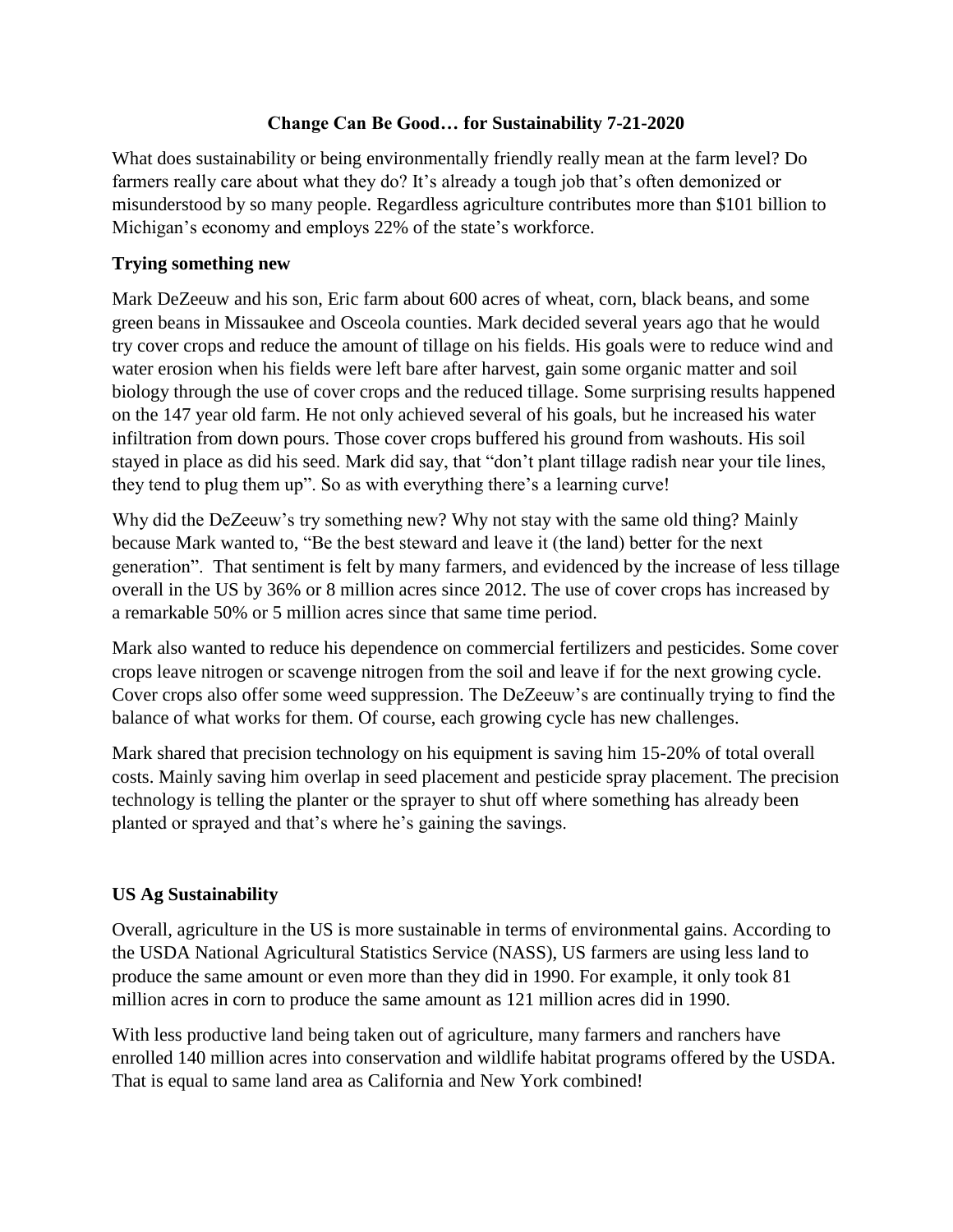How is this happening? One word. Technology. From everything to better seed genetics, to precision technology, and in general a better understanding of the science of how to produce food, which by the way keeps evolving as we continue to learn more about soil health, it all adds up.

## **MAEAP adds to sustainability**

Many farms in our area also have voluntarily chosen to become Michigan Agriculture Environmental Assurance Program (MAEAP) verified. Just using 2019 data, there were 18 unique sites or farms verified in Missaukee, Osceola, and Wexford counties. Reducing about 13,000 tons of sediment from moving off farm. Reducing over 23,000 pounds of phosphorus, and over 54,000 pounds of nitrogen. These nutrient reductions means the nutrients don't end up in our waterways creating algal blooms or in our drinking wells.

### **Not forgetting about Livestock**

Yonkman Dairy farm near McBain was established in 1944. Molly Pluger is part of the 3<sup>rd</sup> generation that is operating the farm. Molly is the herdsperson or the woman in charge of the cows. Since the farm expanded in 2016 and added a 40 stall rotary parlor with a robotic postmilking udder sprayer, things have changed quite a bit. They grew. They now milk close to 1500 cows. The growth has allowed Molly and her team to do a better job of managing cows than when they were smaller. "People want to call us a factory farm and somehow that's bad, but we are family farm that takes even better care of our cows than we did before", Molly stated.

Some things that haven't changed is the level of cow care they give. "Cows are the money maker on this farm, and we have to take care of them." sad Molly. By that she means, they've installed fans in the barns at optimal level for cows to feel the air movement, spacious stalls bedded with sand to accommodate large Holstein frames, cow brushes, and of course fresh food and water. Molly utilizes daily reports of milk produced by each cow and uses that as a baseline to figure out if any cows are "off". She then goes and find the cow in the herd and checks them and may separate the cow for further observation. Actually, Molly and her team are walking the barns and using their own eyes to find any that look not quite themselves daily and taking care of those cows.

One thing Molly is very good at is getting better and better genetics for their herd. She works with CentralStar Cooperative to help her select bulls that will help her cows improve with the next generation. And her milk production proves that she's getting the job done. Even with the heat, which generally means milk production goes down. Her average cow daily milk production is still 94 lbs. or almost 11 gallons of milk. That's per day, per cow!

The understanding of better genetics, cow comfort, better milk techniques, and feed usage has meant that there less cows in the US that produce a lot more milk. There were 25 million dairy cows in 1950 and now there are about 6 million, but today's cows produce 60% more milk.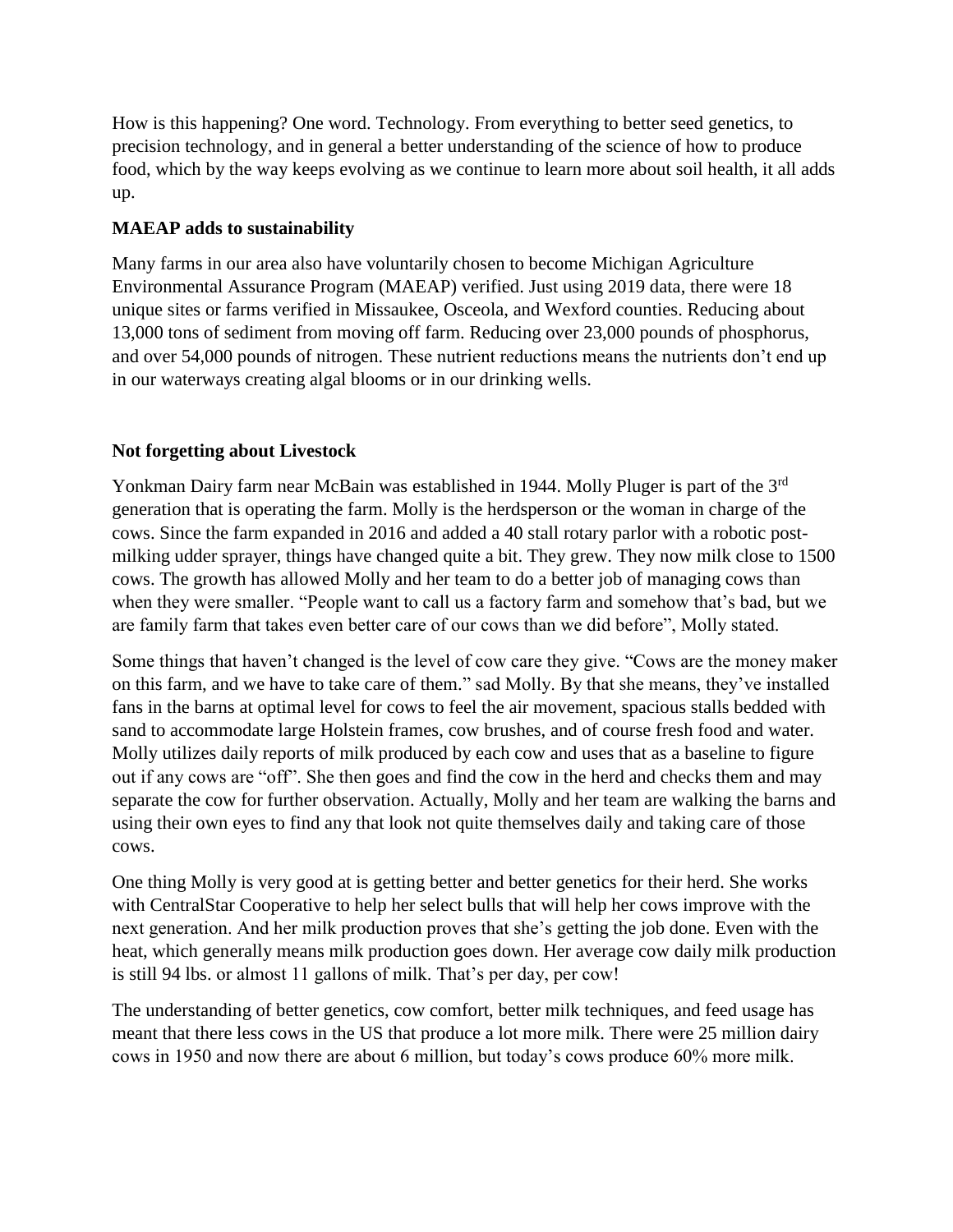#### **What farmers wish you knew**

Farmers wish you knew that your food is nutritious no matter the production method. That it doesn't have to be organic to be good for you and that the nutrition is pretty much the same. They wish you knew that it's really hard to be profitable right now. You can look at the big equipment and big farmstead and think they are doing fine. They aren't. They just aren't. It doesn't matter if the farm is big or small, organic or conventional. It's just hard financially.

Both farmers interviewed didn't know if the next generation will have the opportunity to farm or be able to make a living solely from farming. It's not for lack of passion that's for sure.

They also wanted people to know that they really are very passionate about agriculture, what they do and what they provide to you for food. They eat the same foods you do and trust that other farmers have done their jobs to produce the best quality food. These farmers don't want your thanks, but they would like you to appreciate your food and to try to understand that they are giving their very best to you.

*Jodi DeHate is the MAEAP technician for Missaukee, Wexford, Kalkaska, and Crawford counties. She works at the Missaukee Conservation District and can be reached at 231.839.7193 or jodi.dehate@macd.org*



Cows chilling out at Yonkman's Dairy.

Photo Credit: Jodi DeHate